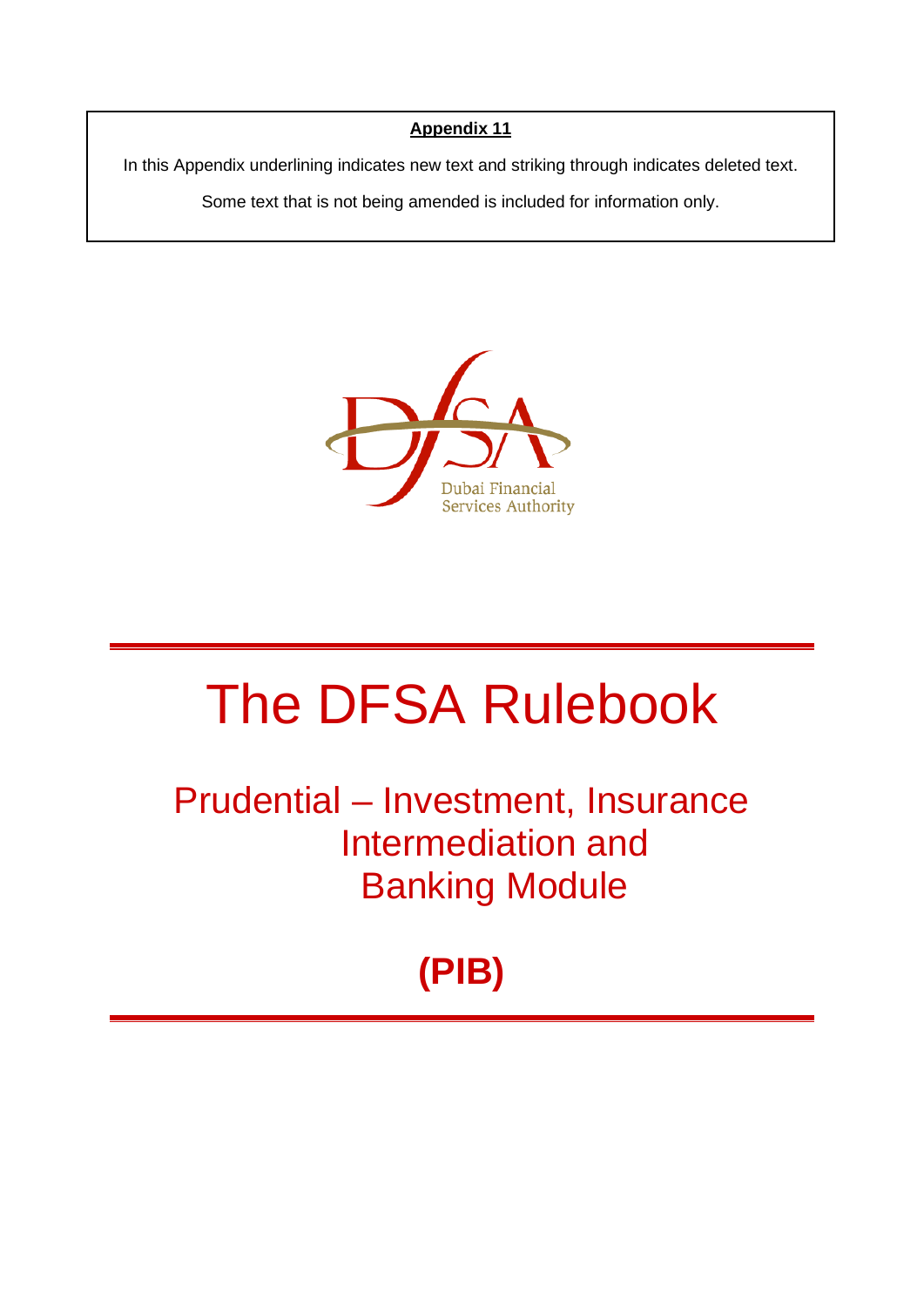

# **1 APPLICATION, INTERPRETATION AND CATEGORISATION**

**….**

….

# **1.3 Categories of Authorised Firms**

#### **Guidance**

- 1. Authorised Firms are divided into Categories to provide a clear framework for determining which specific Rules in PIB apply to each Authorised Firm. The Rules in this section enable an Authorised Firm to determine into which Category it falls.
- 2. The table in A1.1 of App1sets out the categorisation process diagrammatically. In that table, an emboldened box indicates the Financial Service that is determinative of the Category into which an Authorised Firm falls. An Authorised Firm may, if authorised under its Licence to do so, conduct any number of Financial Services specified under any lower Category than the one that applies to the Authorised Firm in accordance with this section (For this purpose Category 5 is considered to be equivalent to Category 1). For example, a Category 1 firm could conduct any of the Financial Services specified under Categories 2, 3A, 3B, 3C, 3D or 4 (if authorised to do so). However, a Category 4 firm may only conduct any of the Financial Services listed under Category 4 for which it is authorised.

## **Category 1**

- **1.3.1** An Authorised Firm is in Category 1 if:
	- (a) its Licence authorises it to carry on one or more of the Financial Services of Accepting Deposits or Managing a PSIAu; and
	- (b) it does not meet the criteria of Category 5.

#### **Guidance**

A Category 1 Authorised Firm may be authorised to conduct other Financial Services, but it is the authorisation for Accepting Deposits or Managing a PSIAu that is determinative of its belonging to Category 1.

#### **Category 2**

- **1.3.2** An Authorised Firm is in Category 2 if:
	- (a) its Licence authorises it to carry on one or more of the Financial Services of Providing Credit or Dealing in Investments as Principal; and
	- (b) its dealing activities are not limited in scope as provided in Rule 1.3.3(1)(a)(i); and
	- (c) it does not meet the criteria of Categories 1 or 5.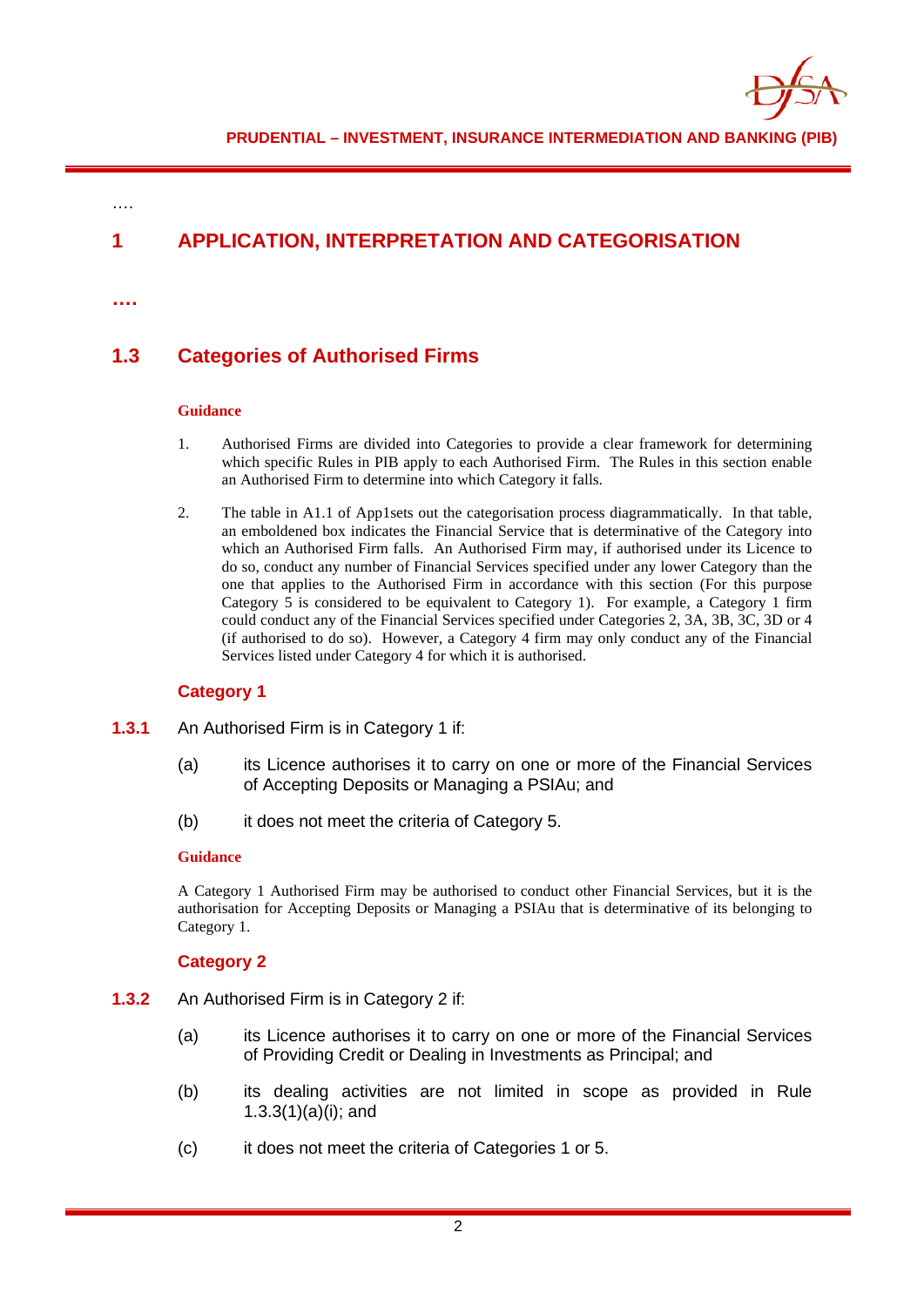

- 1. A Category 2 Authorised Firm may be authorised to conduct other Financial Services, but it is the authorisation for Dealing in Investments as Principal (not only as a Matched Principal) or authorisation for Providing Credit, and the absence of authorisation for the activities specified in Rule 1.3.1, that are determinative of its belonging to Category 2.
- 2. Where the dealing activities of a firm are limited to acting only as Matched Principal, the activities fall in the scope of Category 3A in accordance with Rule 1.3.3(1). A definition of "Matched Principal" is in Rule 1.3.3(2).

### **Category 3A**

- **1.3.3** (1) An Authorised Firm is in Category 3A if:
	- (a) its Licence authorises it to carry on one or more of the Financial Services of:
		- (i) Dealing in Investments as Principal (where it does so only as a Matched Principal); or
		- (ii) Dealing in Investments as Agent; and
	- (b) it does not meet the criteria of Categories 1, 2 or 5.
	- (2) For the purposes of PIB, an Authorised Firm Deals in Investments as a "Matched Principal" if:
		- (a) it enters into transactions as a principal only for the purpose of fulfilling its Clients' orders;
		- (b) it holds positions for its own account ("positions") only as a result of a failure to match Clients' orders;
		- (c) the total market value of the positions it holds is no more than 15% of the Firm's Tier 1 Capital Resources; and
		- (d) the positions are incidental in nature and are strictly limited to the time reasonably required to carry out a transaction of that nature.

#### **Guidance**

A Category 3A Authorised Firm may be authorised to conduct other Financial Services, but it is the authorisation for Dealing in Investments as Agent, or authorisation for Dealing in Investments as Principal where it does so as a Matched Principal, and the absence of authorisation for the activities specified in Rules 1.3.1 and 1.3.2 that are determinative of its belonging to Category 3A.

## **Category 3B**

- **1.3.4** An Authorised Firm is in Category 3B if:
	- (a) its Licence authorises it to carry on one or more of the Financial Services of: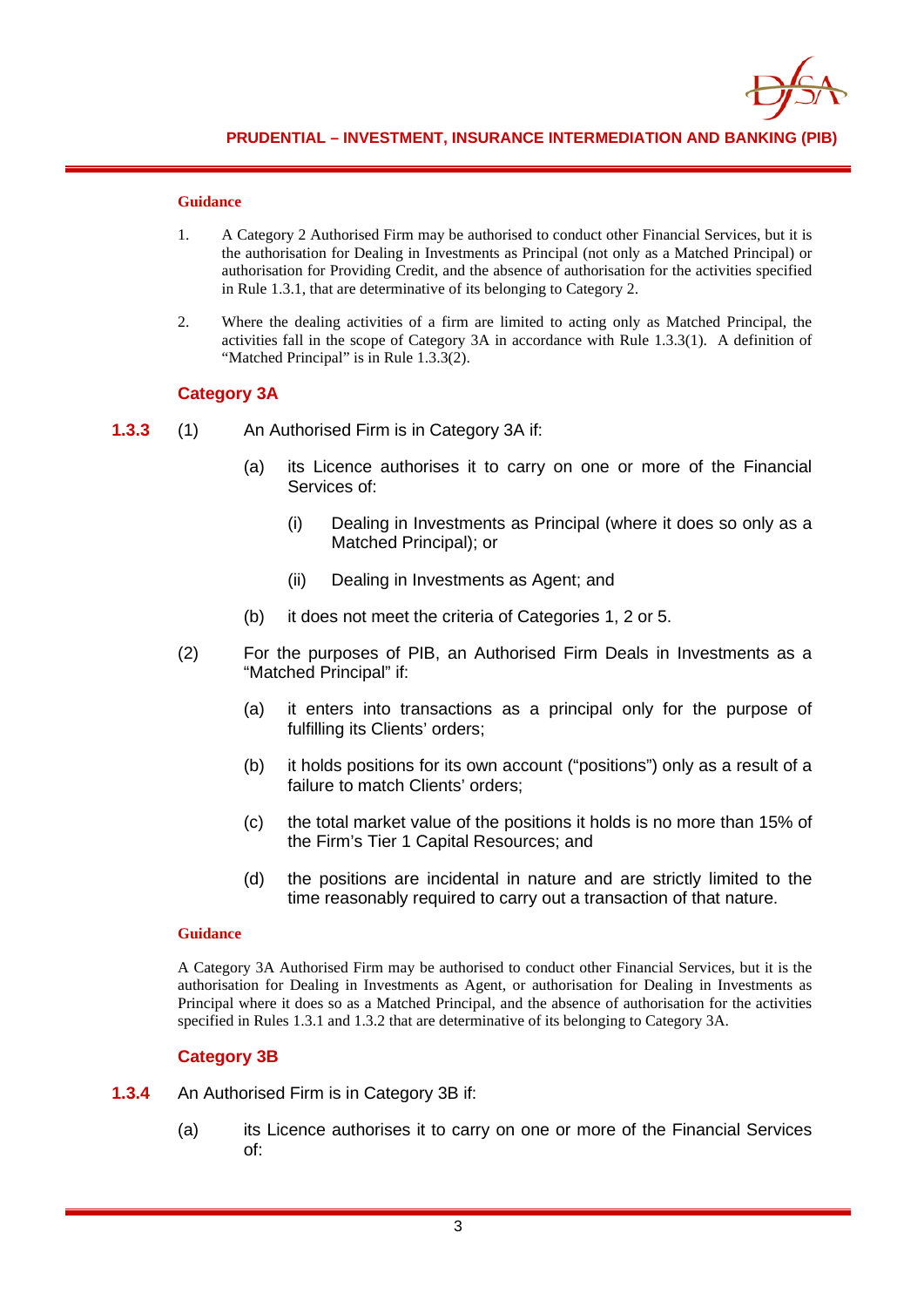

- (i) Providing Custody (where it does so for a Fund or Provides Custody of Crypto Assets); or
- (ii) Acting as the Trustee of a Fund;
- (iii) Operating an Employee Money Purchase Scheme; or
- (iv) Acting as the Administrator of an Employee Money Purchase Scheme; and
- (b) it does not meet the criteria of Categories 1, 2, 3A or 5.

A Category 3B Authorised Firm may be authorised to conduct other Financial Services, but it is the authorisation for Providing Custody for a Fund, Providing Custody of Crypto Assets, Acting as Trustee of a Fund or Operating or Acting as the Administrator of an Employee Money Purchase Scheme, and the absence of authorisation for the activities specified in Rules 1.3.1, 1.3.2 and 1.3.3 that are determinative of its belonging to Category 3B.

#### **Category 3C**

- **1.3.5** An Authorised Firm is in Category 3C if:
	- (a) its Licence authorises it to carry on one or more of the Financial Services of:
		- (i) Managing Assets;
		- (ii) Managing a Collective Investment Fund;
		- (iii) Providing Custody (where it does so other than for a Fund and other than in relation to Crypto Assets);
		- (iv) Managing a PSIA (which is a PSIAr);
		- (v) Providing Trust Services (where it is acting as trustee in respect of at least one express trust); or
		- (vi) Providing Money Services (where it issues Stored Value); and
	- (b) it does not meet the criteria of Categories 1, 2, 3A, 3B or 5.

#### **Guidance**

A Category 3C Authorised Firm may be authorised to conduct other Financial Services, but it is the authorisation for Managing Assets, Managing a Collective Investment Fund, Providing Custody other than for a Fund or in relation to Crypto Assets, Managing a PSIA which is a PSIAr, Providing Trust Services (where it is acting as a trustee in respect of at least one express trust), or Providing Money Services (where it issues Stored Value) and the absence of authorisation for the activities specified in Rules 1.3.1, 1.3.2, 1.3.3 and 1.3.4 that are determinative of its belonging to Category 3C.

## **Category 3D**

**1.3.5A** An Authorised Firm is in Category 3D if: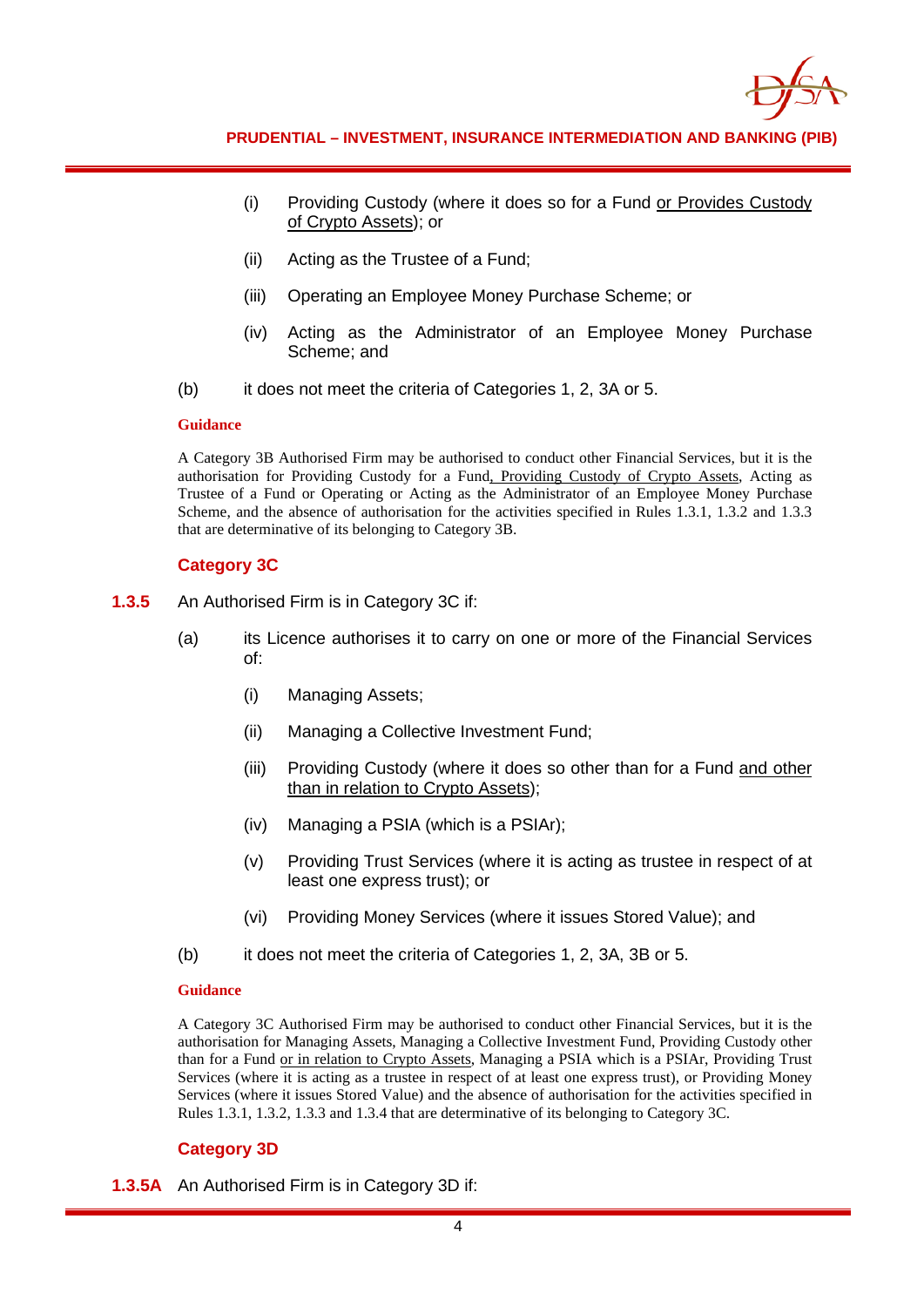

- (a) its Licence authorises it to Provide Money Services and it:
	- (i) provides or operates a Payment Account;
	- (ii) executes a Payment Transaction on a Payment Account provided or operated by another Person; or
	- (iii) issues a Payment Instrument; and
- (b) it does not meet the criteria of Categories 1, 2, 3A, 3B, 3C or 5.

## **Category 4**

- **1.3.6** An Authorised Firm is in Category 4 if:
	- (a) its Licence authorises it to carry on one or more of the Financial Services of Arranging Deals in Investments, Advising on Financial Products, Arranging Custody, Insurance Intermediation, Insurance Management, Operating an Alternative Trading System, Providing Fund Administration, Providing Trust Services (where it is not acting as trustee in respect of an express trust), Providing Money Services (where it only provides Money Transmission), Arranging Credit and Advising on Credit, Operating a Crowdfunding Platform or Arranging or Advising on Money Services; and
	- (b) it does not meet the criteria of Categories 1, 2, 3A, 3B, 3C, 3D or 5.

#### **Guidance**

An Authorised Firm in Category 4 may not be authorised to conduct any other Financial Service beyond those listed in Rule 1.3.6(a); if it were so authorised it would belong to another Category.

## **Category 5**

- **1.3.7** An Authorised Firm is in Category 5 if it:
	- (a) is an Islamic Financial Institution; and
	- (b) Manages a PSIAu.

#### **Guidance**

Authorised Firms in Categories 1 to 4 may also carry out Islamic Financial Business, but only those Authorised Firms in Categories 1 or 5 may Manage a PSIAu. They will not fall within Category 5 unless the whole of the business is conducted in accordance with Shari'a and they Manage a PSIAu.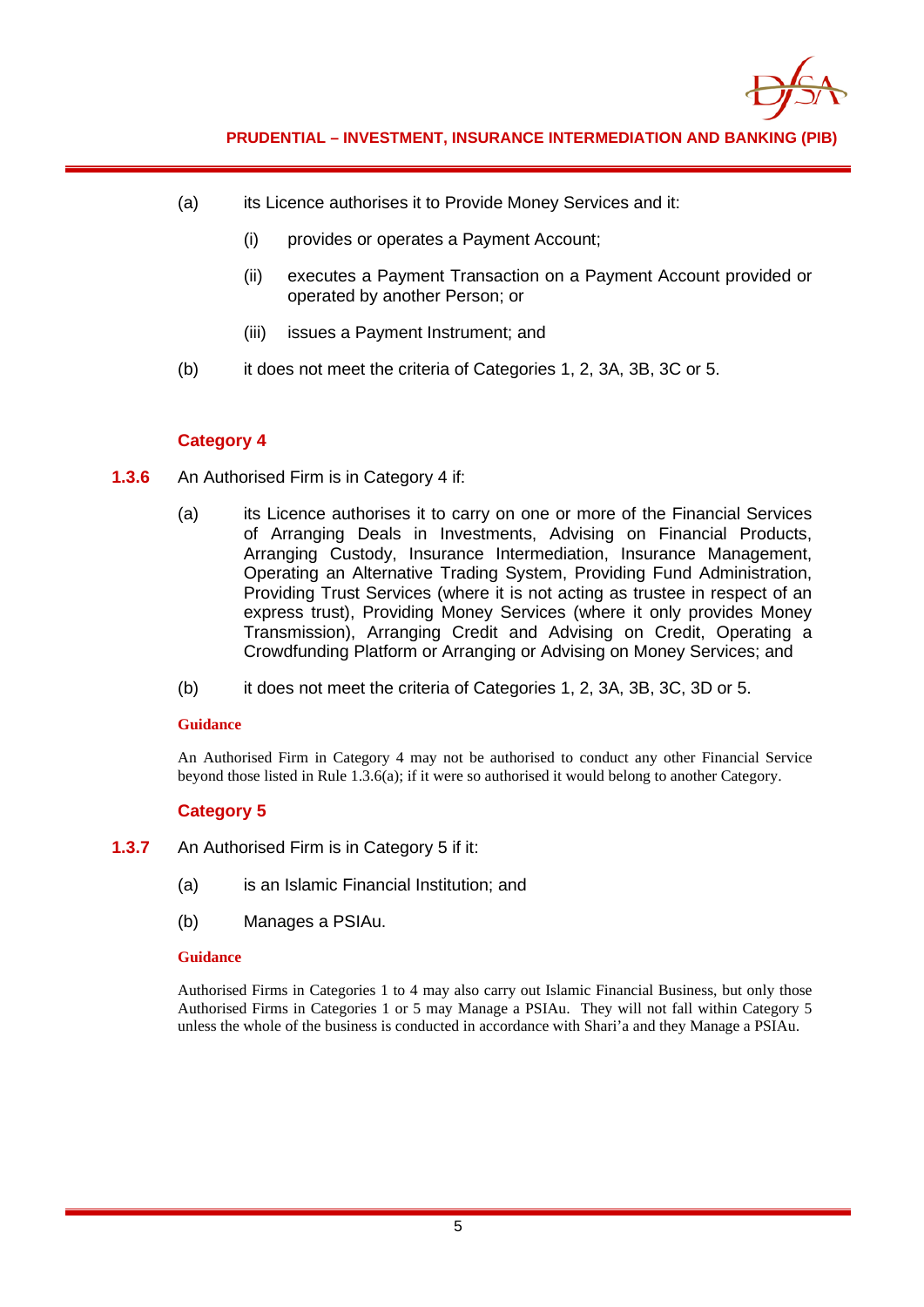

# **3 CAPITAL**

**….**

# **PART 3 – Calculating the Capital Requirement**

# **3.3 Capital Requirements for Categories 1 and 5**

- **3.3.1** This section applies to an Authorised Firm in Category 1 or 5.
- **3.3.2** (1) The Capital Requirement for an Authorised Firm is calculated, subject to (2), as the higher of:
	- (a) the applicable Base Capital Requirement; or
	- (b) its Risk Capital Requirement plus applicable Capital Buffer Requirements.
	- (2) Where the Authorised Firm has an ICR imposed on it then the Capital Requirement is its ICR plus Risk Capital Requirement plus applicable Capital Buffer Requirements.

#### **Guidance**

- 1. An Authorised Firm should refer to chapters 4, 5 and 6 to determine whether it is required to calculate a Credit Risk Capital Requirement (also referred to in this module as CRCOM), a Market Risk Capital Requirement or an Operational Risk Capital Requirement, respectively.
- 2. The Displaced Commercial Risk Capital Requirement will only apply to an Authorised Firm Managing a PSIAu.
- 3. An Authorised Firm will also need to consider the relevant provisions in IFR chapter 5 when calculating its Credit Risk and Market Risk for Islamic Contracts.
- 4. If an Individual Capital Requirement is imposed on an Authorised Firm under Chapter 10, such a requirement is additional to the Risk Capital Requirement and is, therefore, a component of the Authorised Firms Capital Requirement.

# **3.4 Capital Requirements for Categories 2 and 3A**

- **3.4.1** This section applies to an Authorised Firm in Category 2 or 3A.
- **3.4.2** (1) The Capital Requirement for an Authorised Firm is calculated, subject to (2), as the highest of:
	- (a) the applicable Base Capital Requirement;
	- (b) the Expenditure Based Capital Minimum; or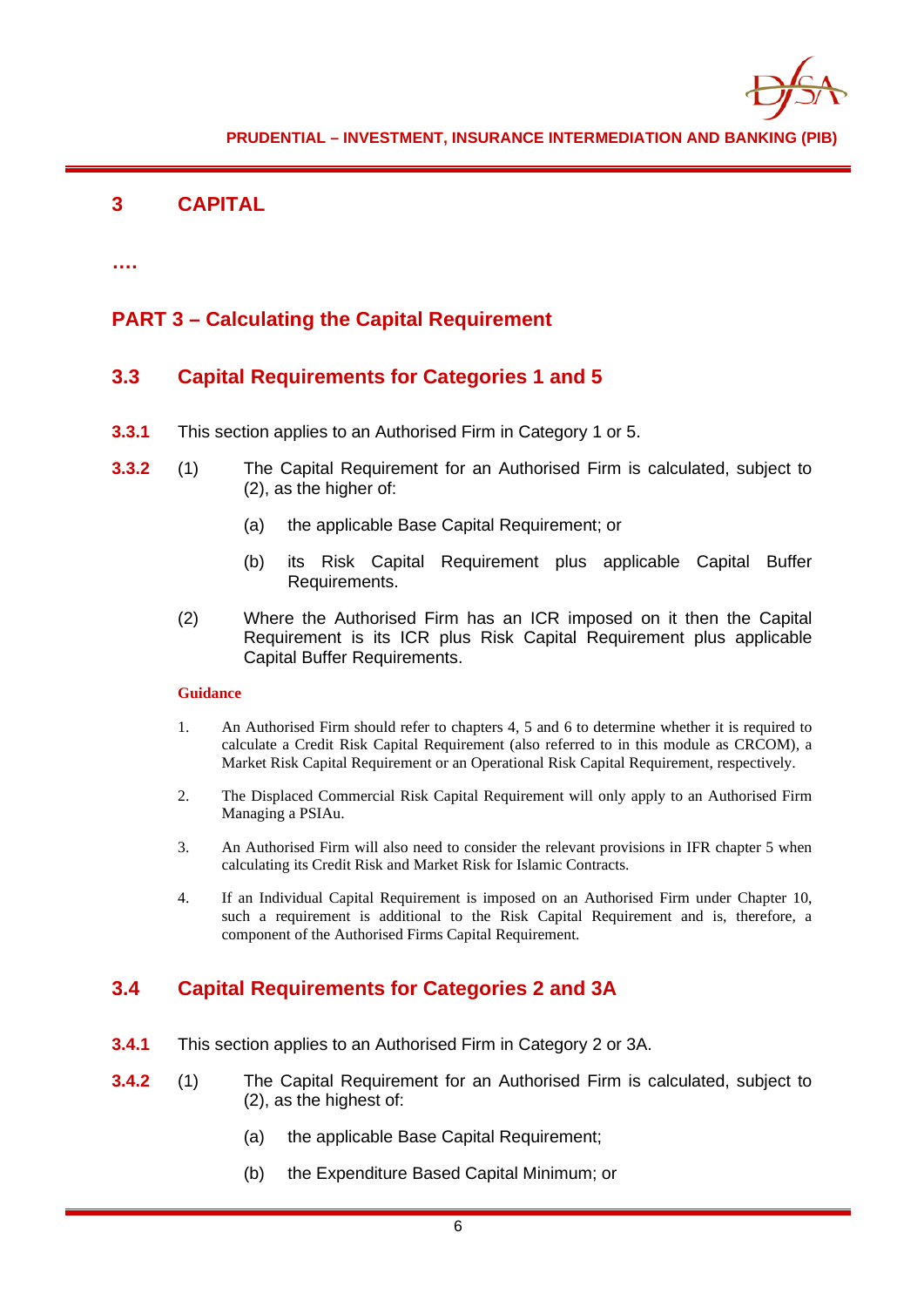

- (c) its Risk Capital Requirement plus applicable Capital Buffer Requirements.
- (2) Where the Authorised Firm has an ICR imposed on it then the Capital Requirement is its ICR plus Risk Capital Requirement plus applicable Capital Buffer Requirements.

- 1. An Authorised Firm should refer to chapters 4, 5 and 6 to determine whether it is required to calculate a Credit Risk Capital Requirement (also referred to in this module as CRCOM), a Market Risk Capital Requirement or an Operational Risk Capital Requirement, respectively.
- 2. An Authorised Firm will also need to consider the relevant provisions in IFR chapter 5 when calculating its Credit Risk and Market Risk for Islamic Contracts.
- 3. If the DFSA imposes an Individual Capital Requirement on an Authorised Firm under chapter 10, such a requirement is additional to the Risk Capital Requirement and is, therefore, a component of the Authorised Firms Capital Requirement.

## **3.5 Capital Requirements for Categories 3B, 3C and 4**

- **3.5.1** (1) This section applies to an Authorised Firm in Category 3B, 3C, 3D or 4.
	- (2) Rules 3.5.2 and 3.5.3(1) do not apply to an Authorised Firm if the only Financial Service it carries on is Managing a Venture Capital Fund.
- **3.5.2** The Capital Requirement for such an Authorised Firm is calculated as the highest of:
	- (a) the applicable Base Capital Requirement as set out in section 3.6;
	- (b) the Expenditure Based Capital Minimum as set out in section 3.7; or
	- (c) in the case of a Money Services Provider:
		- (i) the Stored Value Capital Requirement, if it issues Stored Value;
		- (ii) the Transaction Based Capital Requirement, if it provides Payment Services; or
		- (iii) the aggregate of the sums referred to in (i) and (ii), if it carries on both activities.

…..

## **3.6 Base Capital Requirement**

**3.6.1** This section applies to an Authorised Firm in any Category.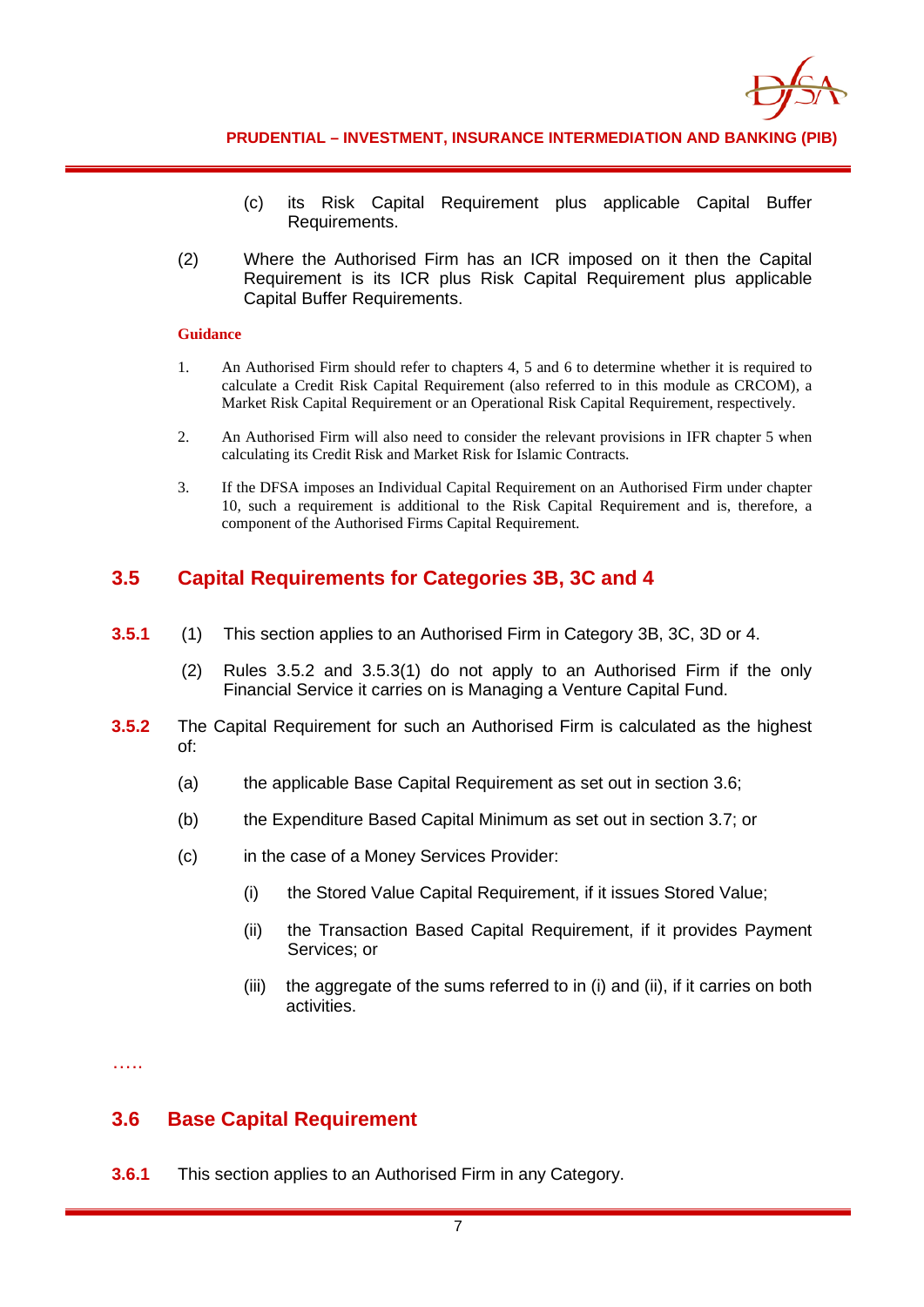

- 1. The Base Capital Requirement is a component of the calculation of the Capital Requirement under sections 3.3, 3.4 and 3.5.
- 2. As the Base Capital Requirement in Rules 3.5.2 and 3.5.3 does not apply to an Authorised Firm that only manages Venture Capital Funds, this section also does not apply to such a firm.
- **3.6.2** The table below sets out the Base Capital Requirement for each Category of an Authorised Firm.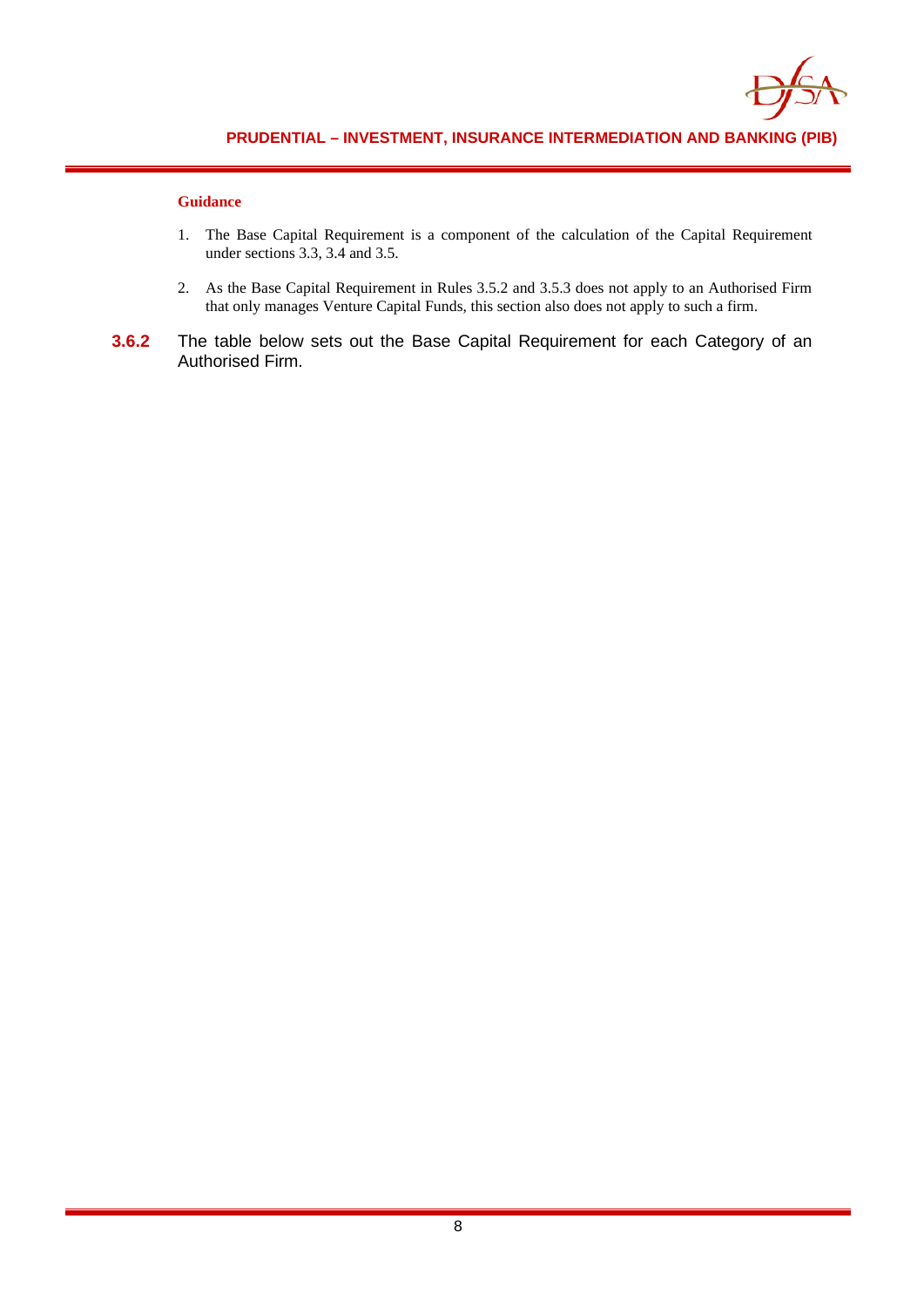

## **PRUDENTIAL – INVESTMENT, INSURANCE INTERMEDIATION AND BANKING (PIB)**

| <b>Category</b> | <b>Base Capital Requirement</b>                                                                                                                                                                                                            |  |  |  |  |  |
|-----------------|--------------------------------------------------------------------------------------------------------------------------------------------------------------------------------------------------------------------------------------------|--|--|--|--|--|
| Category 1      | US \$10 million                                                                                                                                                                                                                            |  |  |  |  |  |
| Category 2      | US \$2 million                                                                                                                                                                                                                             |  |  |  |  |  |
| Category 3A     | <b>US \$500,000</b>                                                                                                                                                                                                                        |  |  |  |  |  |
| Category 3B     | US \$4 million                                                                                                                                                                                                                             |  |  |  |  |  |
|                 | Except:                                                                                                                                                                                                                                    |  |  |  |  |  |
|                 | (1) if the Authorised Firm is authorised to Provide<br>Custody of Crypto Assets, in which case the Base<br>Capital Requirement is US \$1 million; or                                                                                       |  |  |  |  |  |
|                 | (2) if the only Financial Service referred to in Rule 1.3.4<br>is Operating an Employee Money Purchase Scheme or<br>Acting as the Administrator of an Employee Money<br>Purchase Scheme, in which case the Base Capital<br>Requirement is: |  |  |  |  |  |
|                 | (a) US \$500,000 for an Operator; or                                                                                                                                                                                                       |  |  |  |  |  |
|                 | (b) US \$1 million for an Administrator.                                                                                                                                                                                                   |  |  |  |  |  |
| Category 3C     | US \$500,000                                                                                                                                                                                                                               |  |  |  |  |  |
|                 | Except if the only Financial Service referred to in Rule<br>1.3.5(a) that the Authorised Firm is authorised to carry<br>on is Managing a Collective Investment Fund in which<br>case its Base Capital Requirement is:                      |  |  |  |  |  |
|                 | (a) US \$140,000 if it manages any Public Fund; or                                                                                                                                                                                         |  |  |  |  |  |
|                 | (b) US \$70,000 otherwise.                                                                                                                                                                                                                 |  |  |  |  |  |
| Category 3D     | US \$200,000                                                                                                                                                                                                                               |  |  |  |  |  |
| Category 4      | <b>US \$ 10,000</b>                                                                                                                                                                                                                        |  |  |  |  |  |
|                 | Except if the Authorised Firm:                                                                                                                                                                                                             |  |  |  |  |  |
|                 | (a) is authorised to Operate a Crowdfunding Platform<br>and it holds Client Assets;<br>provides Money Transmission; or<br>(b)<br>(c) is authorised to Operate an Alternative Trading<br>System and it holds Client Assets,                 |  |  |  |  |  |
|                 | in which case its Base Capital Requirement is US<br>\$140,000.                                                                                                                                                                             |  |  |  |  |  |
| Category 5      | US \$10 million                                                                                                                                                                                                                            |  |  |  |  |  |

**3.6.3** An Authorised Firm must have Common Equity Tier 1 Capital (CET1 Capital), as defined in section 3.13, of not less than its relevant Base Capital Requirement at the time that it obtains authorisation and at all times thereafter.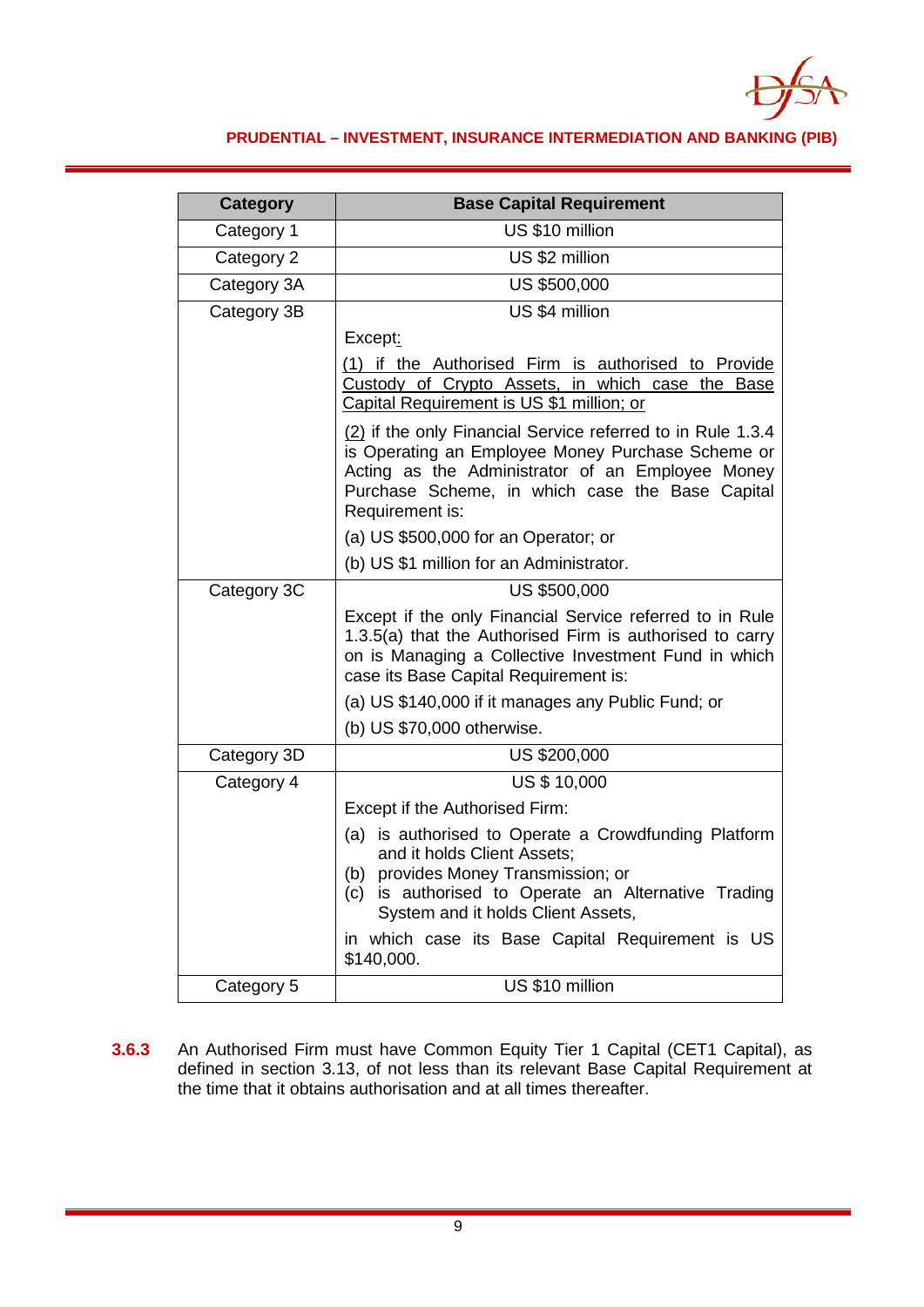

# **3.7 Expenditure Based Capital Minimum**

#### **Guidance**

As the Expenditure Based Capital Minimum in Rules 3.5.2 and 3.5.3(1) do not apply to an Authorised Firm that only Manages Venture Capital Funds, this section also does not apply to such a firm.

**3.7.1** This section applies to an Authorised Firm in Category 2, 3A, 3B, 3C, 3D or 4.

#### **Guidance**

The Expenditure Based Capital Minimum is a component of the calculation of the Capital Requirement under sections 3.4 and 3.5 and is a key factor in the calculation of the capital components under Rule 3.2.7.

- **3.7.2** An Authorised Firm must calculate its Expenditure Based Capital Minimum as:
	- (a) subject to (b), in the case of an Authorised Firm that holds Client Assets or Insurance Monies or Acts as the Administrator of an Employee Money Purchase Scheme, 18/52;
	- (b) in the case of an Insurance Intermediary that holds Insurance Monies but not Client Assets, 9/52;
	- (c) in the case of an Authorised Firm in Category 2, 3A, 3B or 3C (unless it holds Client Assets or Insurance Monies or Acts as the Administrator of an Employee Money Purchase Scheme), 13/52;
	- (d) in the case of an Authorised Firm in Category 3D, 9/52; or
	- (e) in the case of an Authorised Firm in Category 4, (unless it holds Insurance Monies or Client Assets), 6/52;

of the Annual Audited Expenditure, calculated in accordance with Rule 3.7.3.

….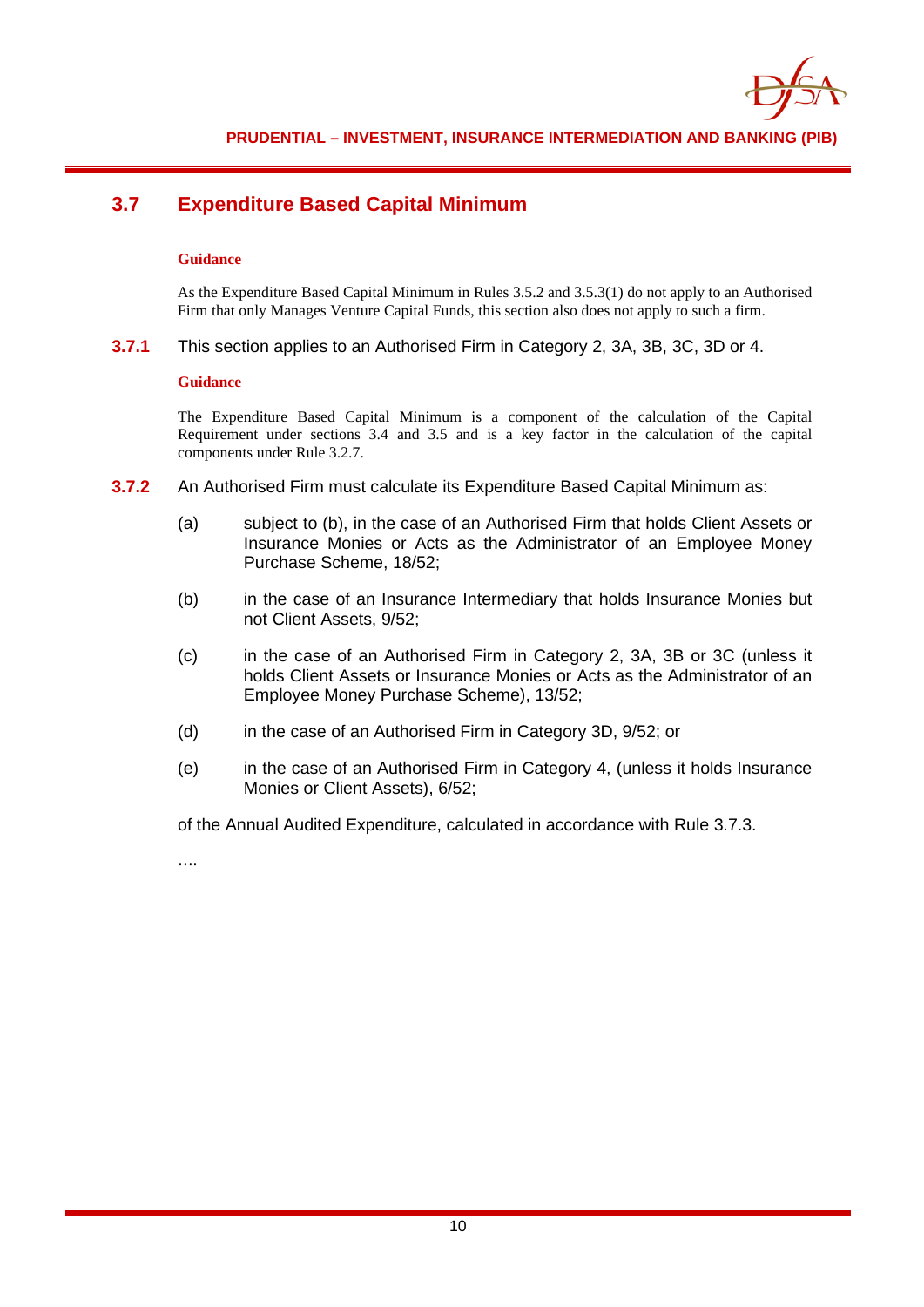

# **6 OPERATIONAL RISK**

….

# **6.1 Application**

- **6.1.1** This chapter applies to an Authorised Firm as follows:
	- (a) Sections 6.1 to 6.9 apply to an Authorised Firm in any Category;
	- (b) Sections 6.10 and 6.11 apply only to an Authorised Firm in Category 1, 2, 3A or 5;
	- (c) Section 6.12 applies only to an Authorised Firm in Category 3B, 3C, 3D or 4 which undertakes one or more of the following Financial Services:
		- (i) Arranging Deals in Investments;
		- (ii) Managing Assets;
		- (iii) Advising on Financial Products;
		- (iv) Managing a Collective Investment Fund;
		- (v) Providing Custody;
		- (vi) Insurance Intermediation;
		- (vii) Insurance Management;
		- (viii) Managing a Profit Sharing Investment Account (unrestricted);
		- (ix) Providing Trust Services;
		- (x) Providing Fund Administration;
		- (xi) Acting as the Trustee of a Fund;
		- (xii) Arranging Credit and Advising on Credit;
		- (xiii) Operating a Crowdfunding Platform;
		- (xiv) Operating an Employee Money Purchase Scheme;
		- (xv) Acting as the Administrator of an Employee Money Purchase Scheme;
		- (xvi) Providing Money Services;
		- (xvii) Arranging or Advising on Money Services; or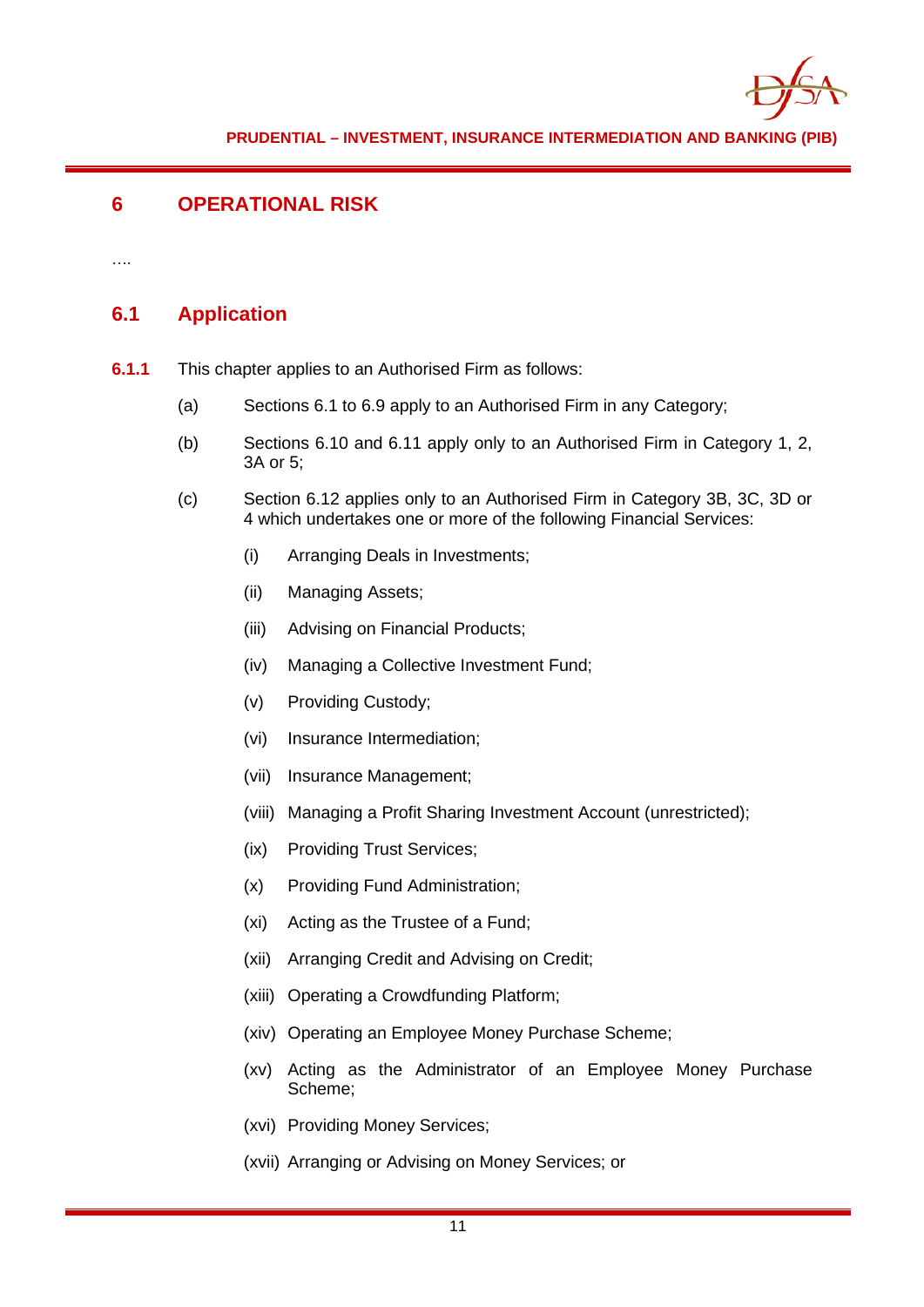

(xviii) Operating an Alternative Trading System, if it holds Client Assets;

(d) Section 6.13 applies only to an Authorised Firm that provides Money Services, Account Information Services or Payment Initiation Services.

#### **Guidance**

Section 5.3 of the GEN Module contains Rules and Guidance in relation to Systems and Controls, some of which may relate to the management of Operational Risk. The Corporate Governance rules in the GEN module set out overarching requirements in relation to Board responsibilities, including risk management. The Rules and Guidance in this section seek to complement the aforementioned requirements, while providing for a framework to address matters which directly relate to Operational Risk management.

**….**

# **6.12 Professional indemnity insurance**

- **6.12.1** This section applies to an Authorised Firm in Category 3B, 3C, 3D or 4 which undertake one or more of the Financial Services prescribed in Rule 6.1.1(c).
- **6.12.2** An Authorised Firm must:
	- (a) take out and maintain professional indemnity insurance cover appropriate to the nature, size, complexity and risk profile of the Authorised Firm's business;
	- (b) at least annually, provide the DFSA with a copy of the professional indemnity insurance cover in (a) covering the following twelve month period; and
	- (c) notify the DFSA of any material changes to the cover in (a), including the level of cover, its renewal or termination.

#### **Guidance**

- 1. In complying with Rule 6.12.2, an Authorised Firm should take out and maintain a contract for professional indemnity insurance (PII) from a reputable and well-capitalised insurer and such contract should include cover in respect of claims for which the Authorised Firm may be liable as a result of the conduct of itself and its Employees and appropriate cover in respect of legal costs arising from a claim.
- 2. Pursuant to Rule 6.4.1(c), an Authorised Firm should notify the DFSA of any significant PII claim made. What amounts to a significant claim will depend on the nature size and complexity of the Authorised Firm and the DFSA would expect the Authorised Firm to treat a series of small single claims which are significant in aggregate as significant for the purposes of Rule 6.4.1(c).
- 3. An Authorised Firm can fulfil the requirements under this section by ensuring coverage of its activities under a group-wide PII policy, provided that policy covers the Authorised Firm and its activities and that policy meets the conditions specified in this section. Where the Authorised Firm's group PII cover does not meet the requirements specified under this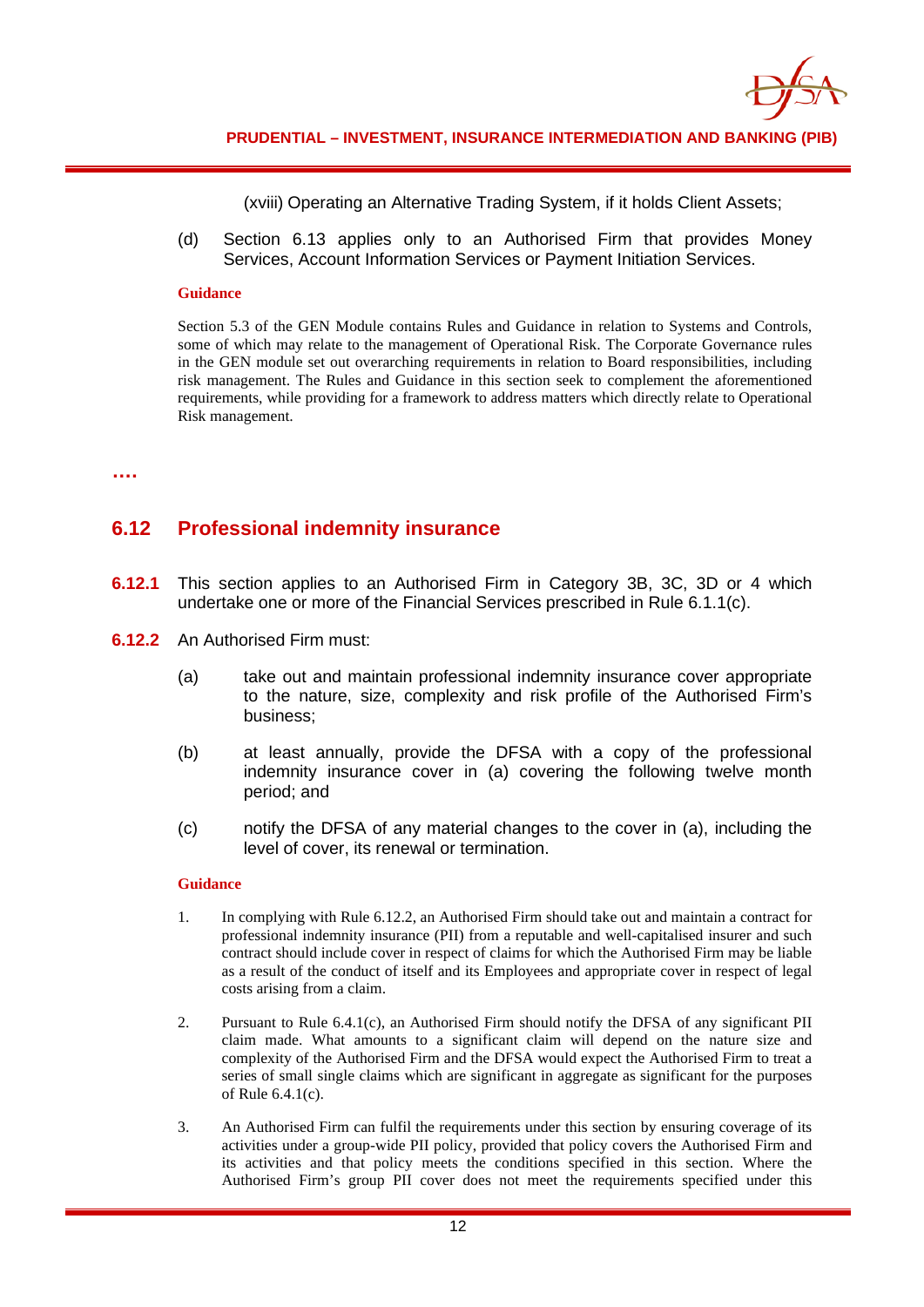

**PRUDENTIAL – INVESTMENT, INSURANCE INTERMEDIATION AND BANKING (PIB)**

section, the Authorised Firm will be required to obtain PII cover that meets those requirements.

….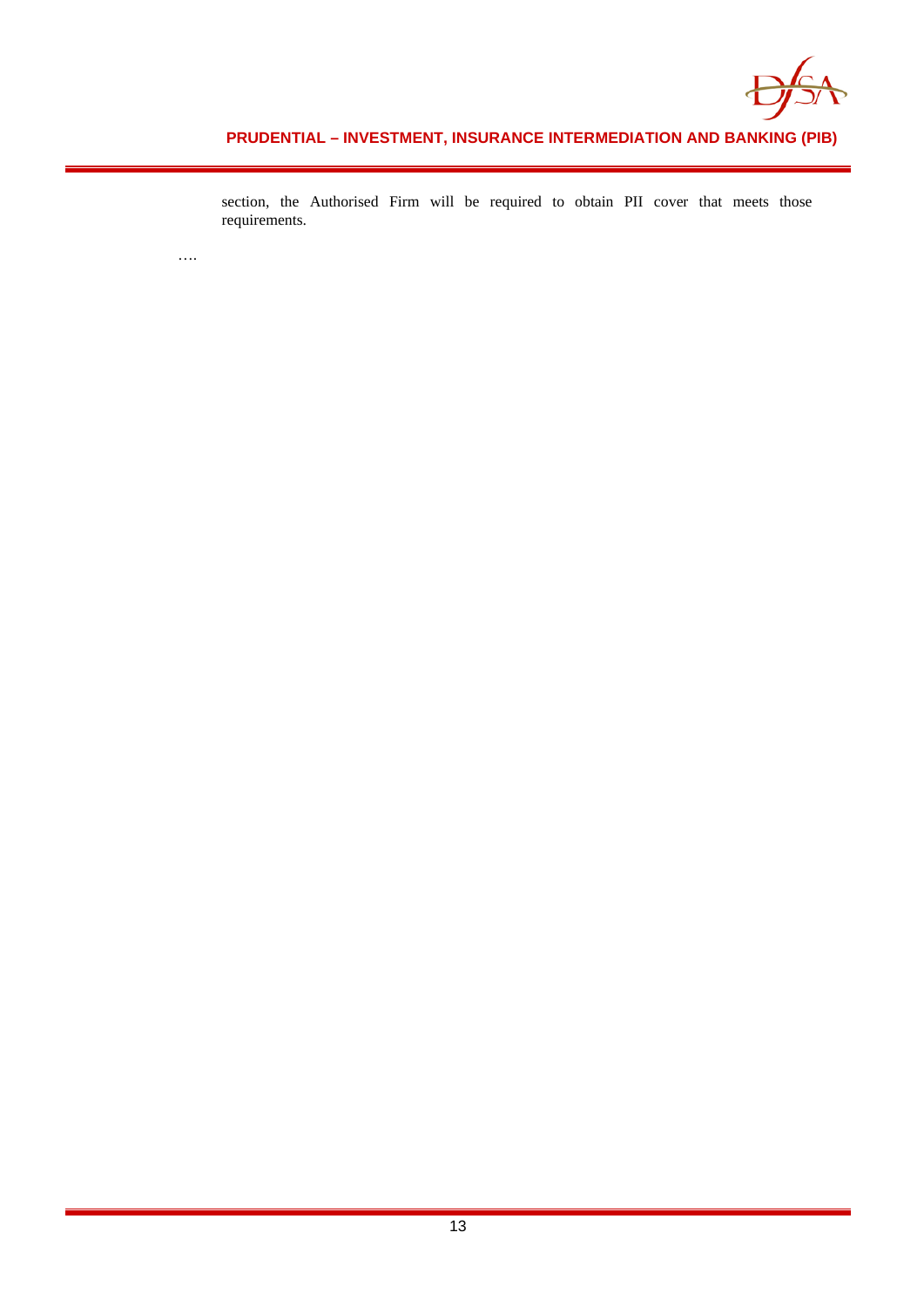

## **10 SUPERVISORY REVIEW AND EVALUATION PROCESSES**

**….**

## **10.3 IRAP**

- **10.3.1** This section applies to an Authorised Firm in Category 1, 2, 3A, 3B, 3C, 3D, 4 (if it provides Money Transmission, Account Information Services, or Payment Initiation Services or is an ATS Operator that holds Client Assets) or 5.
- **10.3.2** (1) An Authorised Firm must establish and maintain an IRAP which details the processes and procedures by which the firm will identify, assess, aggregate and monitor the risks faced by it.
	- (2) The firm must conduct the IRAP assessment at least annually giving due regard to the Guidance in section A10.1 of App10.
	- (3) The IRAP assessment conducted by the firm pursuant to (2) must be approved by its Governing Body and then submitted to the DFSA within four months from the end of the firm's financial year.
	- (4) In addition to (2), the firm must conduct an IRAP assessment:
		- (a) whenever there is material change to the business, strategy, nature or scale of the activities of the firm which may have a significant impact on its risk profile or adequacy of its Capital Resources or Adjusted Capital Resources, as applicable; or
		- (b) as and when required by the DFSA.
	- (5) An IRAP assessment conducted by the firm pursuant to (4) must be approved by its Governing Body and then submitted to the DFSA within two months, or such other period as may be specified by the DFSA, from the date of such material change or requirement.
- **10.3.3** The results of an IRAP assessment must be documented by the Authorised Firm in writing and include details of:
	- (a) the risks identified;
	- (b) the firm's strategies and plans to deal with those risks;
	- (c) the firm's assessment of the adequacy of its Capital Requirement as calculated under PIB to address all the risks identified by its IRAP;
	- (d) the details of any stress testing and scenario analysis carried out and the resultant impact on the Capital Requirement; and
	- (e) any other relevant information, giving due regard to the Guidance in App10.
- **10.3.4** An Authorised Firm must retain the records of an IRAP assessment for at least six years.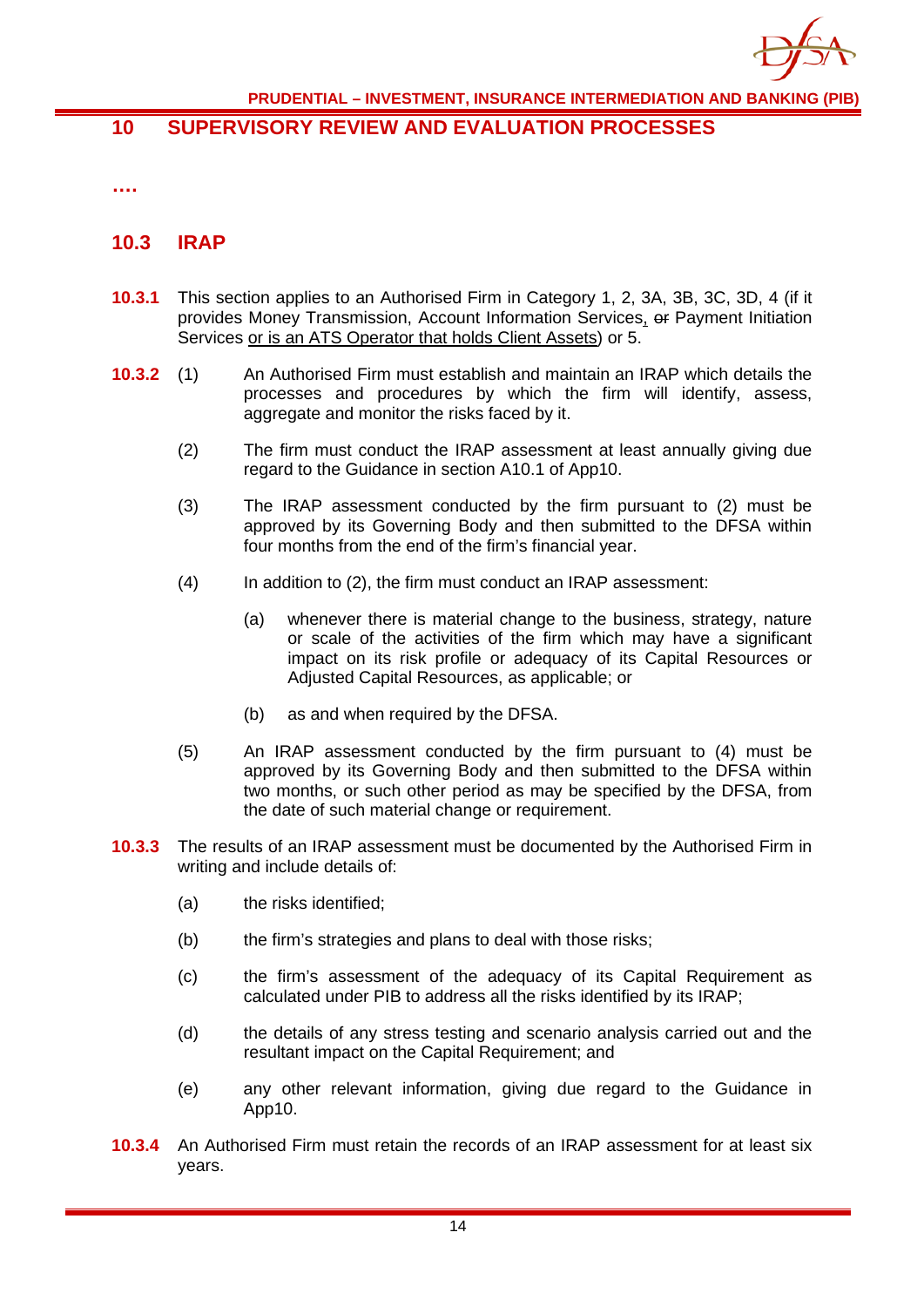

# **APP6 CALCULATING THE OPERATIONAL RISK CAPITAL REQUIREMENT**

#### **Guidance**

- 1. Section 6.11 of PIB provides that an Authorised Firm in Categories 1, 2, 3A and 5 must use the Basic Indicator Approach to calculate its Operational Risk Capital Requirement, unless the firm has approval from the DFSA to use the Standardised Approach or Alternative Standardised Approach. In this App6:
	- a. the Basic Indicator Approach is prescribed in section A6.1;
	- b. the Standardised Approach is prescribed in section A6.2; and
	- c. the Alternative Standardised Approach is prescribed in section A6.3.
- 2. The application of various components of the rules on Operational Risk to Authorised Firms licensed to carry out various financial services is detailed in the table below:

| <b>Financial Services</b>                                        | Prudential<br>Category | Capital<br>requirement | Systems and<br>controls<br>requirement | PII cover      |
|------------------------------------------------------------------|------------------------|------------------------|----------------------------------------|----------------|
| <b>Accepting Deposits</b>                                        | $\mathbf{1}$           | <b>YES</b>             | <b>YES</b>                             | NO             |
| Providing Credit                                                 | $\overline{2}$         | <b>YES</b>             | <b>YES</b>                             | N <sub>O</sub> |
| Dealing in Investments<br>as Principal                           | $\overline{2}$         | <b>YES</b>             | <b>YES</b>                             | N <sub>O</sub> |
| Dealing in Investments<br>as Matched Principal                   | 3A                     | <b>YES</b>             | YES                                    | NO             |
| Dealing in Investments<br>as Agent                               | 3A                     | <b>YES</b>             | <b>YES</b>                             | NO.            |
| <b>Managing Assets</b>                                           | 3C                     | NO                     | <b>YES</b>                             | <b>YES</b>     |
| Managing a Collective<br><b>Investment Fund</b>                  | 3C                     | N <sub>O</sub>         | <b>YES</b>                             | <b>YES</b>     |
| Managing a Restricted<br><b>PSIA</b>                             | 3C                     | N <sub>O</sub>         | <b>YES</b>                             | <b>YES</b>     |
| Providing Custody                                                | 3B or 3C               | N <sub>O</sub>         | <b>YES</b>                             | <b>YES</b>     |
| <b>Providing Trust</b><br><b>Services</b>                        | 3C or 4                | N <sub>O</sub>         | YES                                    | <b>YES</b>     |
| Acting as the Trustee<br>of a Fund                               | 3B                     | N <sub>O</sub>         | <b>YES</b>                             | <b>YES</b>     |
| <b>Providing Money</b><br>Services (issuing<br>Stored Value)     | 3C                     | N <sub>O</sub>         | <b>YES</b>                             | <b>YES</b>     |
| Providing Money<br>Services (other than<br>issuing Stored Value) | 3D                     | N <sub>O</sub>         | <b>YES</b>                             | <b>YES</b>     |
| Arranging Deals in<br>Investments                                | $\overline{4}$         | NO                     | <b>YES</b>                             | <b>YES</b>     |
| <b>Advising on Financial</b><br>Products                         | 4                      | N <sub>O</sub>         | <b>YES</b>                             | <b>YES</b>     |